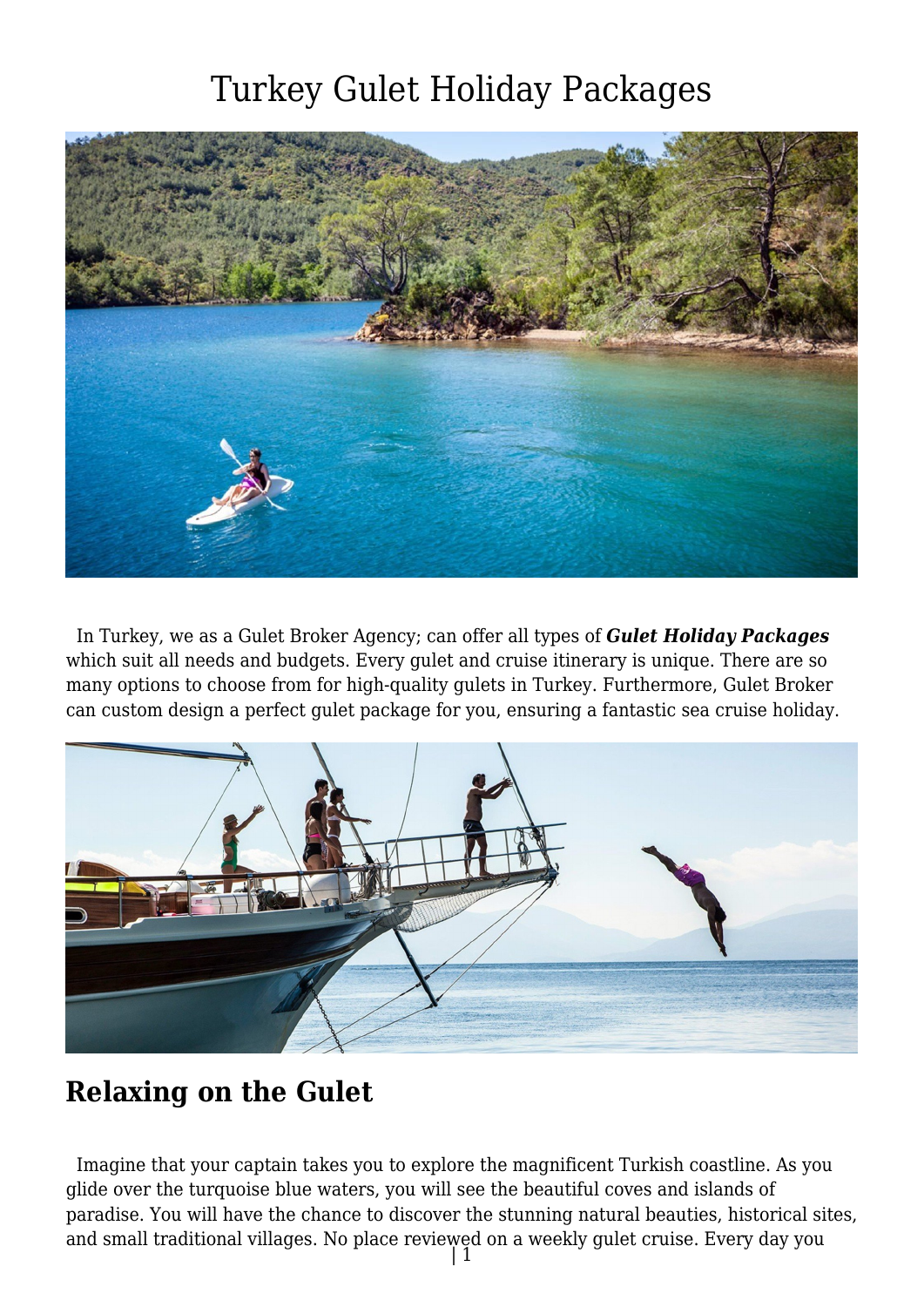experience a new adventure.

 You also enjoy fresh dinners prepared by the crew on board. New dishes will be served every day to be favorable for your taste. It will be enough to tell your chef whatever you want to eat.



 The gulets are also very spacious and well equipped, with quiet corners to relax and read a book or enjoy the view.

#### **Charter Packages**

 Whether you need an active or relaxing holiday, we can offer any gulet holiday package. A combination of watersports, hikes on land, or a special celebration. Plus, food packages to suit. We custom make a complete gulet package holiday, to suit your group requirements. We can further assist with flights and transfers or offer recommendations based on your vast experience.

[Contact us](https://www.guletbroker.com/contact/) for more information and your questions, we are happy to assist you to achieve your ideal Gulet Holiday Package in Turkey.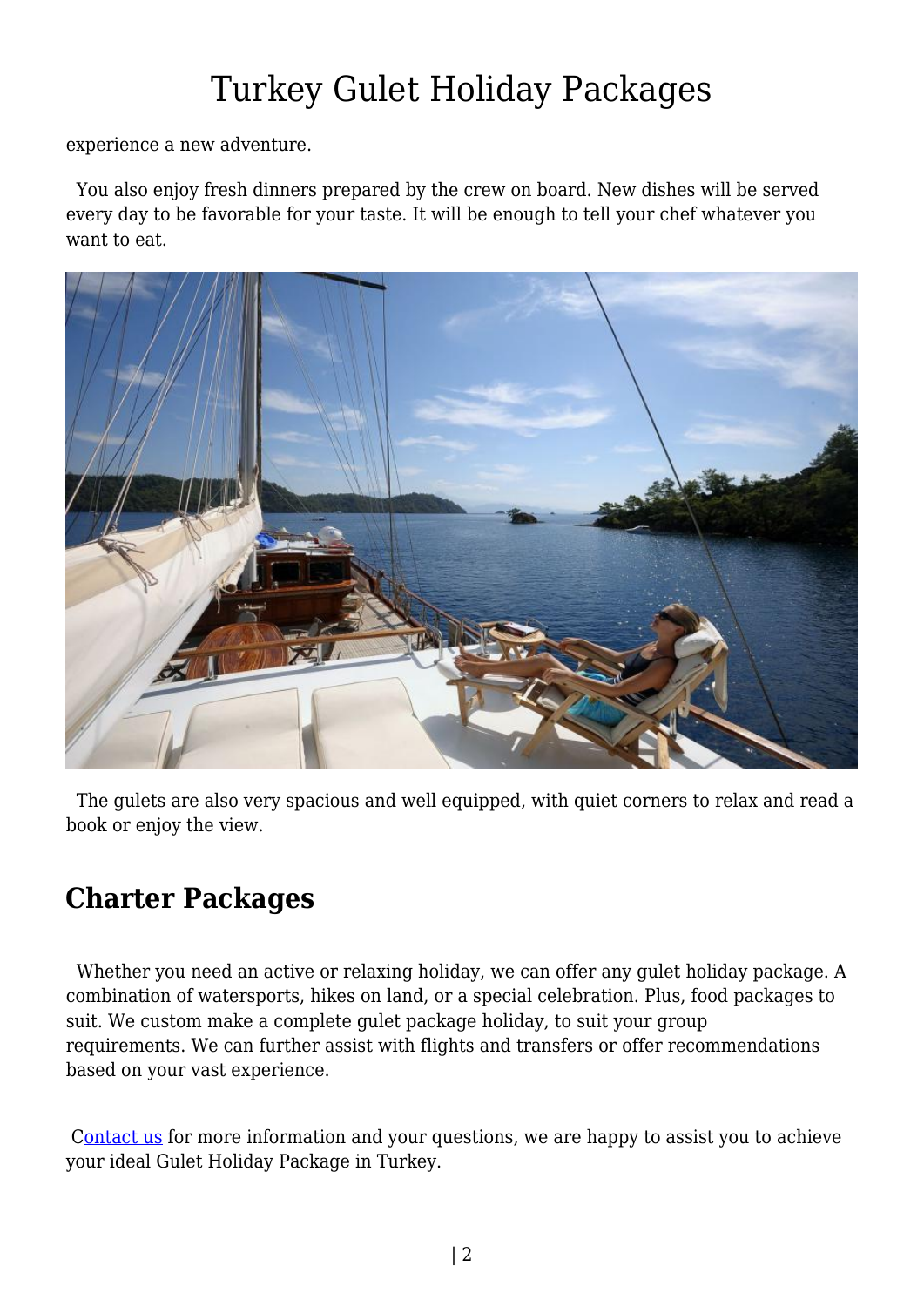

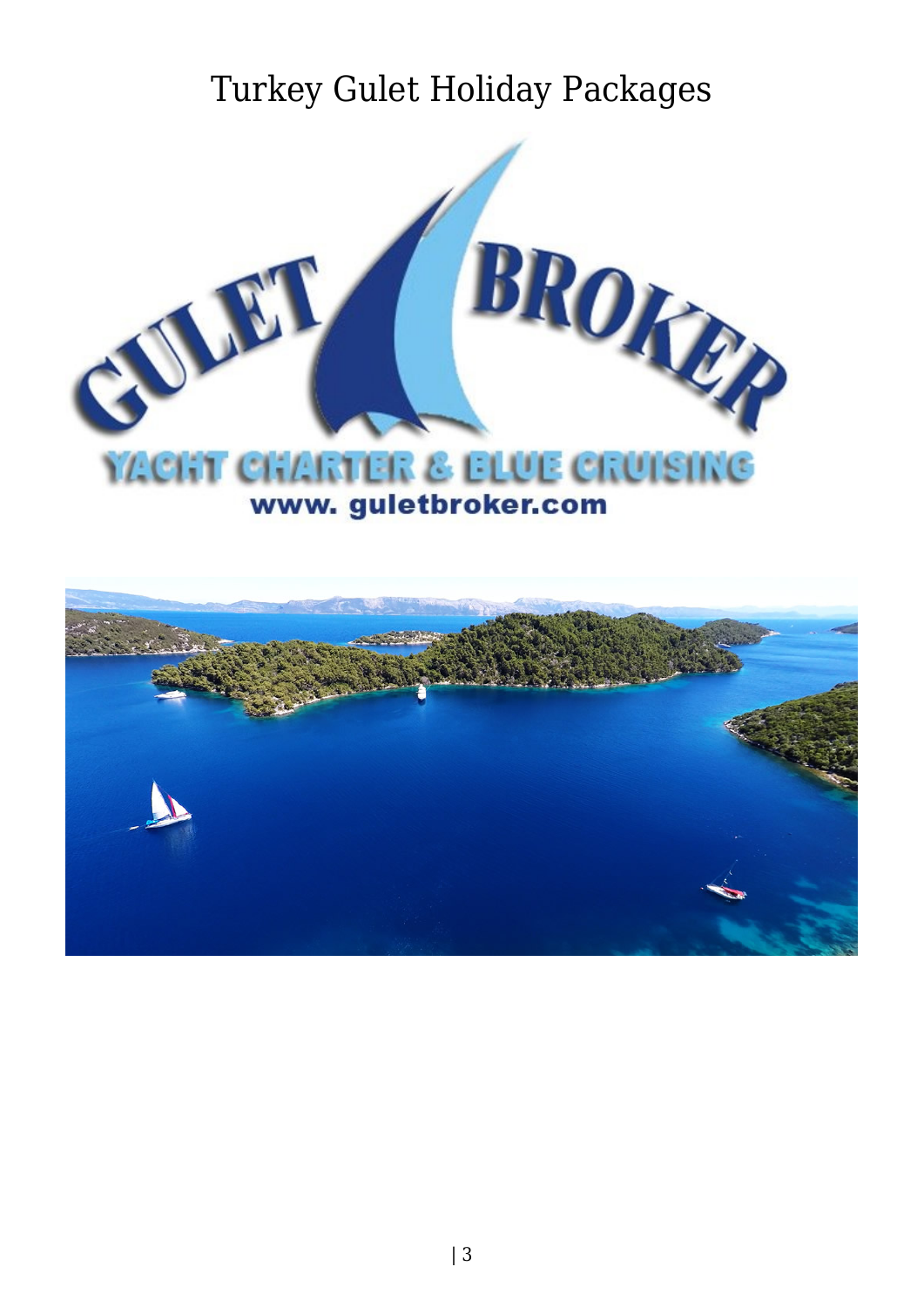